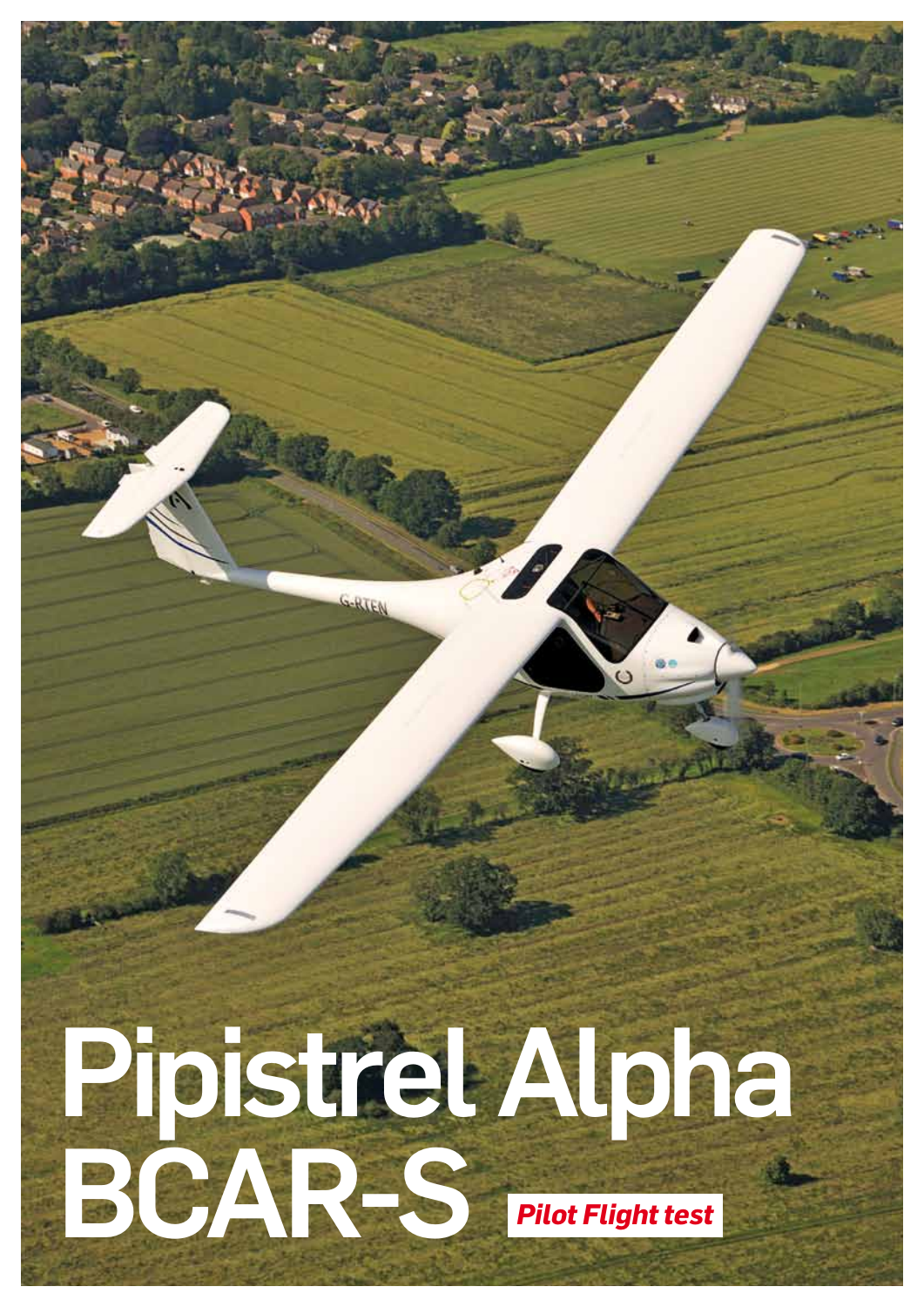and fed from a single fuselagemounted fifty-litre fuel tank behind the pilot's seat. Also incorporated into the fuselage is a Galaxy BRS (ballistic recovery system). This is a very impressive system that has a minimum operating envelope in horizontal flight of only 200ft and 25kt. In a remarkable display of understatement, the POH states 'you should know that the phase following parachute deployment may be a great unknown and a great adventure for the crew'. Not being in the mood for a great adventure, Deepak and I agree that the only reason to pull the handle would be if the aircraft were completely unflyable after a mid-air collision

or major structural failure. In any other situation, we'll ride it down. With the best L/D (glide ratio) an impressive 15:1 at 64kt, and a minimum sink of 460fpm at 58kt there should be a field within range where we can park it with some degree of grace.

The Alpha has a very simple tricycle undercarriage which requires minimal maintenance− useful on a trainer. All three undercarriage wheels feature tight fitting spats. The nosewheel steers through the rudder pedals and uses an oleo arrangement for shock absorption, while the mainwheels are carried by a composite bow and have hydraulic disc brakes. These are interesting, as the brakes are set within the hub, presumably to protect them. This arrangement makes them impossible to inspect during a preflight but, according to Deepak, they last longer as a



The full-span flaperons have three positions: '0', ' $+1$ ' (15°) and  $'+2'$  (25°) and considerable effort  $\rightarrow$ 

lot of the wear on most aircraft brake discs and pads is caused by dust and grit. Putting the brakes within the wheel hubs seemed like a clever idea to me, but (and particularly when flying trial lessons) the main wheel spats appeared quite vulnerable to an errant boot. They do feature 'No Step' stickers but I couldn't help wondering if some sort of quick release might be a good idea.

ipping along at an<br>
easy hundred knots<br>
in a comfortable<br>
cockpit with a pletholo<br>
of precise digital<br>
information on the instrument ipping along at an easy hundred knots in a comfortable cockpit with a plethora of precise digital panel in front of me, one thing is irrefutable: microlights have come a long way!

The forward fuselage and cockpit are quite large while, aft of the cockpit, the empennage tapers sharply, making it almost a 'pod-and-boom' design. The T-tail is mounted on a mildly swept-back fin, which carries a broad-chord rudder. The tailplane features a

separate elevator and

there is also a metal tailskid which looks like a small ventral fin and probably adds a little bit of side area on a long arm aft of the centre of pressure, increasing directional stability for minimal extra drag. Pushrods actuate the elevator and flaperons.

Curiously, while there are what look like moulded-in trim tabs on the elevator, these are nonadjustable and longitudinal trim is actually provided by an electrically-actuated spring bias system. Cables are used for the rudder. Of particular interest are the large triple-paddle Schemp-Hirth type airbrakes fitted to the top surface of the wing at about 45% of the chord. Not only is it unusual to see a microlight fitted with airbrakes, but these are electric−and automatic! More on these later.

Near 'zero-zero' capability: the BRS 'chute deployment minima are 200ft agl and 25kt



The undercarriage is claimed to require little maintenance, but those spats look vulnerable to 'an errant boot'



The elevator is cambered to produce a downforce on the tailplane and the fixed tabs are there to trim out control loading



Airbrakes are designed to pop out automatically when the flaperons are fully drooped



Neat detail unusual for a microlight: combined wing-tip navigation and landing lights

It is unusual to see a microlight fitted with airbrakes

The manufacturer of this test aircraft−Slovenian company Pipistrel−has also come a long way, and in a remarkably short time. Established in 1989 by Ivo Boscarol, in just thirty years the Ajdovscina based concern has produced myriad designs, won multiple awards, and manufactured some 1,500 aircraft. FlyAbout Aviation, led by the irrepressible Deepak Mahajan, is the UK Agent. On

a fine June afternoon Deepak arranged for me to sample examples of the Alpha and similar Virus SW121 at Saltby in Leicestershire.

These two Pipistrels may look similar but they're really very different−and I'm looking forward to flying both, starting with the Alpha. This version has been built to BCAR-S (British Civil Airworthiness Requirements, Section S refers to Small Light Aeroplanes) and is very much aimed at the UK market.

You can often learn a great deal by taking a long look at an aircraft from a distance. On this occasion I notice that there seems to be more side area forward of the centre of pressure

than aft, and make a note to double-check the directional stability. Up close it's obvious that this is a well-built, highquality machine, and the superior aerodynamics permitted by using moulded components produce an aeroplane that is so efficient it even won an award from NASA. Like many microlight aircraft it is predominantly constructed of composites (primarily carbon fibre and Kevlar over a carbon/ aramid sandwich−although titanium and magnesium are also used) and is extremely strong.

The Alpha is powered by the near-ubiquitous Rotax 912 engine. Quite closely cowled, it is the 80hp 'S' variant, turning a composite two-blade fixed pitch propeller made by Pipistrel,



# Alpha class

**This slippery Slovenian ultralight trainer/tourer, now built to British airworthiness standards, soon dispels anyone's preconceptions of a microlight**

## Words: **Dave Unwin** Photos: **Keith Wilson**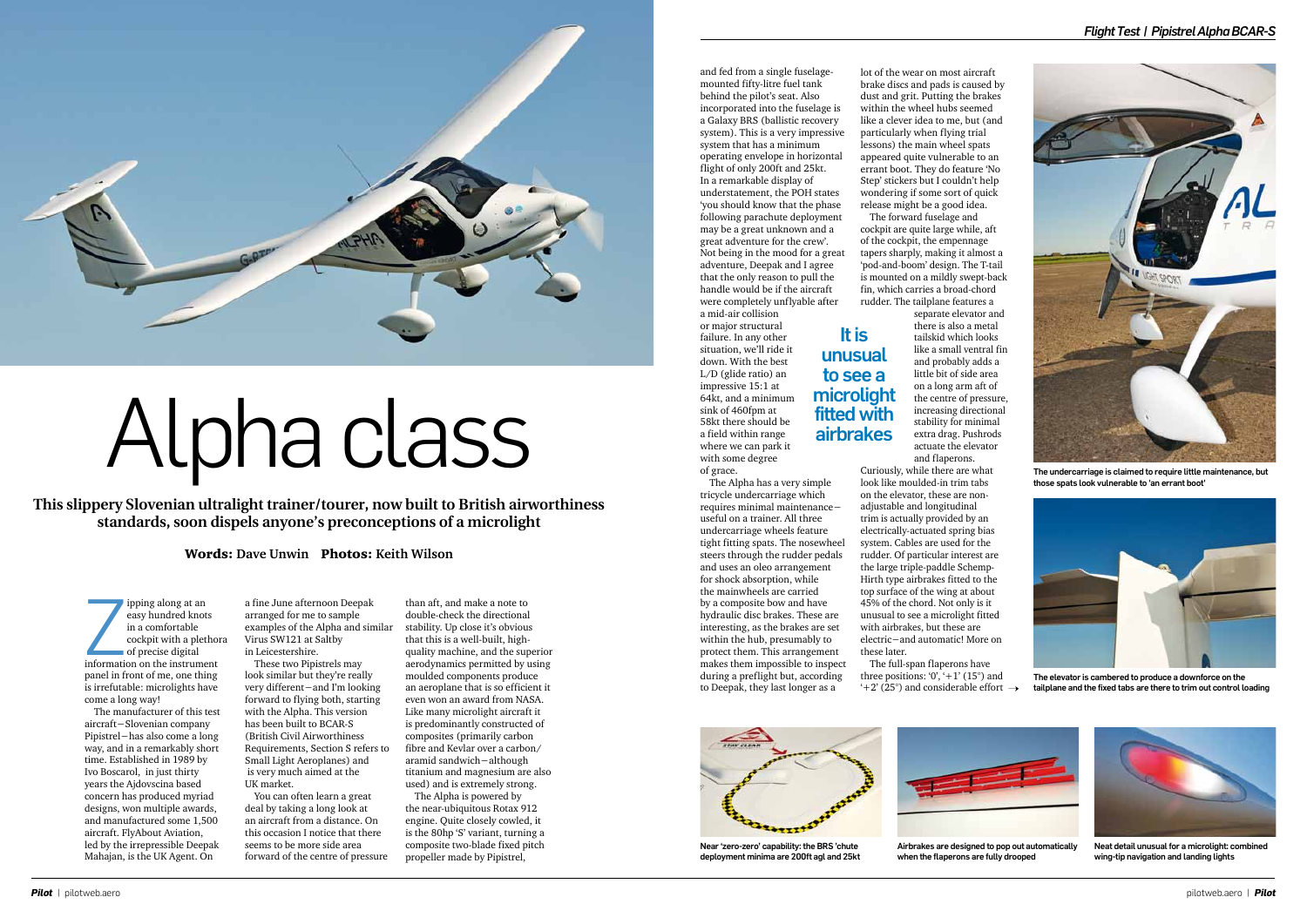and then the large flap lever. The instruments are particularly interesting. Made in Slovenia by a company called Kanardia they are highly sophisticated electronic devices which present flight and engine information in both analogue and digital formats. The top row consists of a large ASI and altimeter, with a unit called a 'Horis' in the centre. It's fed from various sensors via a CAN (Controller Area Network) bus and its main page is a very comprehensive AHRS (Attitude Heading Reference System) display, which shows attitude in roll and pitch, airspeed (both IAS and TAS), vertical speed, altitude, outside temperature, windspeed and direction, heading and the barometric setting. It also has DI and g-meter pages. Deepak was fulsome in his praise for the Kanardia instruments and they really are very high quality. An excellent feature is that each click clockwise on the rotary knobs

fitted to the Horis and altimeter increases the barometric pressure

setting by one hectopascal. Furthermore, the tactile rotary action makes it obvious to the pilot that the pressure setting has been changed.

Below the top row is a central EMS display, with the trim indicator, VSI, and tachometer to its left, a transceiver and transponder underneath, and an iPad mini-sized space to its right, next to a USB port. It's all very well thought-out and− bearing in mind the Alpha is a microlight−extraordinarily powerful, but what really caught my eye was the selector for the electric airbrakes. This has three positions: 'Extend', 'Retract', and 'Auto'. The first two settings are self-explanatory, but with 'Auto' selected the airbrakes automatically extend when the second stage of flap is lowered. This system is a new one on me, which I am eager to investigate. However, I make a mental note







that their limiting speed is not overly high at seventy knots, while Vfe, the flap extension limit−also 70−is quite low too. Finally, there is a good oldfashioned slip ball at the base of the panel, where both the student and instructor can see it. This is a fine facet for a trainer, as is the fact that the throttle, flap lever and trim switch can all be easily reached from either seat.

Joining up with Al and Keith in the EuroFox cameraship is not easy. The high wing means the field of view isn't great for formation work. The airframe is very slippery, the prop is pitched for the cruise (i.e. on the coarse side), and the limiting speeds for both flaps and airbrakes are low. The thermals are making the air quite bumpy, and the Alpha is quite light, with a low wing-loading. I've got practically  $\rightarrow$ 

The doors are held closed by three locking pins actuated by a single handle. An excellent arrangement, but I wasn't quite so happy with the tinted Lexan used for all the transparencies. We don't get that much sun in the UK and, frankly, I'd much rather just wear sunglasses when it is uncomfortably bright. The tint is

TOP TO BOTTOM: the 'handbrake' lever operates the flaperons, airbrakes being extended at '+2' when set to 'auto'; combined brake/parking brake hand lever; and (from left in photo) electric trim switch and the beautifully engineered throttle and choke levers quite dark. On the other hand, a very interesting aspect that shows Pipistrel does think about things is that, as the electric fuel pump is generally used only for priming the carburettor, it doesn't have an operating switch as such, just a circuit breaker.

Taxying out reveals the Alpha is very easy to handle on the ground. Steering is supplied by a pivoting nosewheel (via the rudder pedals), while braking is provided by powerful but progressive lever-operated hydraulic disc brakes. With 160kg of Dave and Deepak and thirty litres of fuel on board (the fuel quantity is shown very accurately on the EMS) we were right on the 472.5kg MAUW (maximum all-up weight). You've probably already worked out that the Alpha can be registered in various forms around the world, up to a 550kg LSA, each variant being essentially the same except for the paperwork. However, when registered as a microlight, the useful load is only 186kg. Put a well-fed pilot on each seat and you cannot fill the tank and remain legal.

ABOVE: well-positioned digital-analogue flight instruments top the very 21st century panel. Design and quality of the choke, throttle and brake quadrants is superb

LEFT: electrics are all grouped on the central pedestal

RIGHT: seat back tilted forward to reveal the port side baggage bay, placarded for 10kg max



With an OAT of 22°C and an elevation of almost 500ft, the density altitude is well above ISA, and there's just a gentle crosswind from starboard. Acceleration is excellent. Rotate at forty knots after quite a short ground roll, and the Alpha fairly leaps off the ground. Flaps up promptly (the limiting speeds really are quite low) and an initial climb at the Vy (best rate speed) of 73kt has the VSI showing a shade over 1,200fpm. Of course, the nose is really pitched up, greatly reducing the field of view, but even lowering it to more like a cruise-climb attitude still gives about 700fpm at 95kt and 5,000rpm.

# The Kanardia instruments are really high quality

has gone into reducing drag, as the gaps are all nicely sealed. Finally, the wings can be quickly and easily removed as the fuel tank is in the fuselage and the connections for the flaperons are automatic.

Another fascinating feature is the position lights built into the wingtips. These very powerful LEDs actually look opaque and colourless when turned off, but once on are so bright that they can even be seen in daylight.

By now I was getting the distinct impression that the Alpha is very much a 21st century aircraft, an impression strongly reinforced on entering the cockpit. Cockpit access is excellent as the sills are low and the gull-wing doors (which are essentially giant windows, skinned with Lexan) are enormous. Ease of ingress and egress can only become more important as the economic power of the 'grey pound' grows! Once open, elegantly simple pin and clip devices hold up the doors, and the aircraft can be taxied with them open on hot days. Unfortunately, although the Alpha can be flown with one door off by simply removing two hinge pins, the doors cannot be opened in flight−which makes the omission of a DV panel worse. The rudder pedals adjust over a good range and can be altered in flight. Up to ten kilograms can be carried in a small baggage bay behind the P1's seat.

Once strapped in with the H-type harness, I study the controls and instruments. The neat panel is mounted in a binnacle braced by a small column carrying the electrical switches, circuit breakers and cabin heat control. Between the seats is a beautifully made quadrant for the throttle and choke levers, with a small switch immediately aft of it for the electric pitch trim, and the fuel shut-off valve to its left.

The choke seems somewhat over-engineered, but the advantages of not putting a trim switch on each stick top should be obvious−it is not only cheaper, simpler and lighter but is also less likely to break.

Slightly further back is a single lever for the brakes (which also doubles as the parking brake)



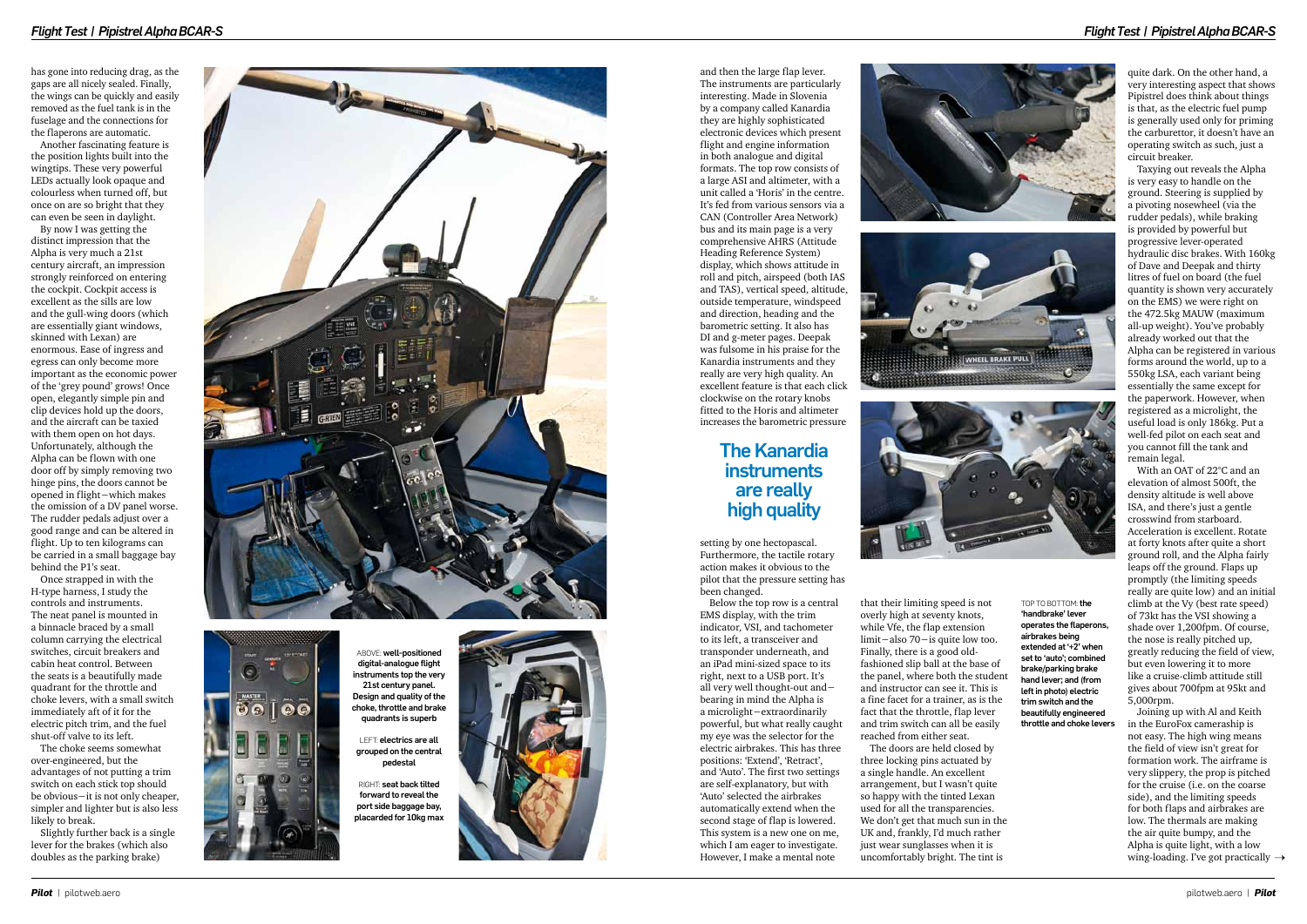ABOVE & OPPOSITE: the Alpha's flowing lines and T tail reflect contemporary sailplane design – it certainly gliges well

RIGHT: full-span flaperons give a most un-glider like roll response. Spamcan pilots may find it feels rather skittish

throttle and trim and note some numbers. The figures for speed and range are impressive. Max cruise of 110kt at 5,100rpm gives a TAS of 120kt at 5,000ft, but the engine does sound rather busy. A more comfortable cruise rpm is 4,600, which still gives an IAS of 90, for a fuel flow of less than 10 lph at 4,500rpm, giving a still air range of almost 400nm, plus DAY-VFR reserves. However, as I pointed out before, there are trade-offs to be made with regard to the useful load, although even only half-filling the tank  $\rightarrow$ 



everything against me! Patience and perseverance are the keys here and we eventually get it done, but during the post-flight debrief we all agree this wasn't our finest hour.

With the cameraship heading home we've got the sky to ourselves, so I start the flight test card with an exploration of the stick-free stability around all three axes. It seems to be strongly positive longitudinally, neutral laterally and just barely neutral directionally. There are two reasons for this. As mentioned earlier, the Alpha is almost a 'pod and boom' design and has very little keel area aft of the centre of pressure; also I suspect that the airflow around the steerable nosewheel is holding on some rudder at high yaw angles.

Stalls are very straightforward, although slowing down takes a while, as the Alpha is quite slippery and it is not possible to use either flap or airbrake above seventy knots. (A minor gripe here is that I find the flaperon lever slightly awkward to use, and would recommend making it slightly longer.) As the needle of the ASI finally sinks into the white arc, I begin lowering the flaperons to their maximum of 25 $\degree$ . As the lever is set to +2 the electric airbrakes automatically extend and there's a very slight nose-down pitching moment, which is easily trimmed out. There's a minor wing drop at

the stall, which occurs at around thirty knots, and there's adequate aileron control, even post-stall. Having retracted the flaps to the takeoff setting of  $+1$  (which also automatically pulls in the airbrakes) I increase power for a look at a departure stall. As expected, this manoeuvre provokes a slightly more vigorous response, although the ensuing stall is easily recovered from with minimal height loss. Flaps up, the stall is still less than forty knots.

I also examine the sideslipping characteristics. As previously mentioned, the aircraft has a considerable amount of keel area in front of the centre of pressure, which can be detrimental for sideslips. In fact, it slips well and recovers promptly.

Moving onto the primary flight controls reveals the Alpha to be nicely harmonised around all three axes. A couple of steep turns and reversals reveal crisp, authoritative controls with delightfully light stick forces. Only small amounts of rudder are required to keep the slipball centred, and harmony of control is as it should be, with the ailerons being the lightest and the rudder the heaviest. Breakout forces are low, with little 'stiction', despite the fact that this is a relatively new airframe.

The overall handling really is very light and might come as a surprise to pilots who initially trained on heavier





aircraft. I suspect that pilots transitioning onto an Alpha from a legacy trainer like a C152 or PA-28 might find the handling light to the point of skittish. Conversely, the first time an Alpha pilot samples an older type they'll probably find the handling incredibly heavy. Whichever way you're converting, a comprehensive briefing and an hour or two with a good instructor should cover it.

As the Alpha is both trainer and tourer, it seems logical to consider both aspects, so I set